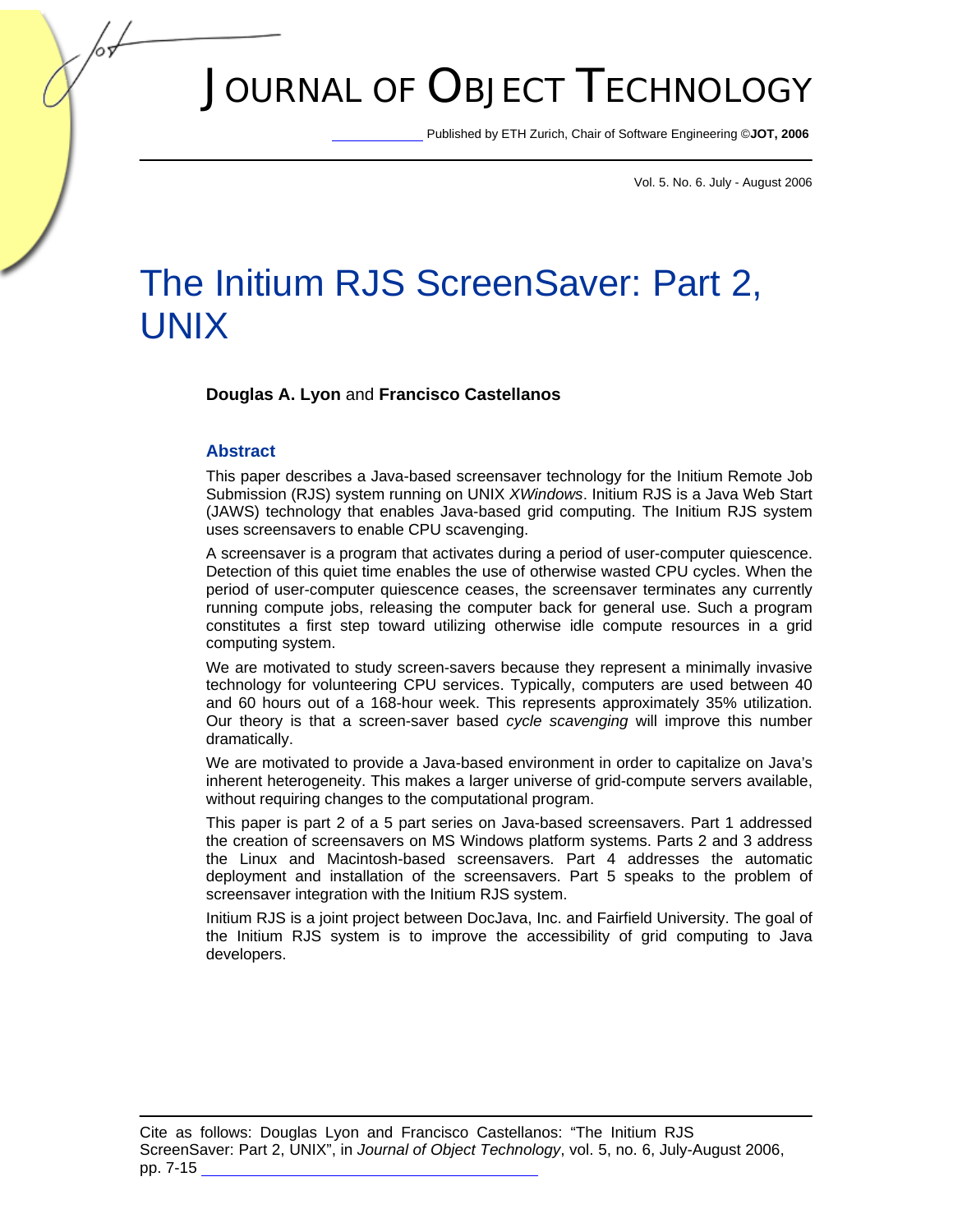## 1 INTRODUCTION

This paper describes the application of our technology to the UNIX platform. Our previous paper covered the Windows platform, and our next paper will cover the Macintosh platform. Our goal is to make use of these screensavers in the *Initium RJS system*, our grid-computing framework*.* While we acknowledge that the form of the screensaver installation, as presented in this article, is tedious and error-prone, we will (in a future paper) describe the automatic installation of a compute-serving screensaver. It is our hope that our system will help in the promotion of Java as a grid-based computing platform.

This paper shows how to create a screensaver using an existing framework called *SaverBeans*. The *SaverBeans* development kit is an open-source, freely-available framework consisting of both  $C/C++$  and Java code. The kit is available for both the Windows and Linux systems. However, it is not available for the Macintosh. The alternative to creating a Macintosh-based screensaver is to run X-windows under the Macintosh (an atypical use of the Macintosh).

This paper introduces the *SaverBeans SDK* for UNIX with an *XWindows* GUI. The idea of using screensavers for Java-based grid computing is not new [SaverScience]. However, the work was not continued and present implementations do not make use of screensavers for grid computing [George].

## 2 SAVERBEANS – A JAVA SCREENSAVER FRAMEWORK

The *SaverBeans Screensaver SDK* is a project of the *Java.net* group. It provides a set of native subroutines that invoke Java methods when a screensaver activates and deactivates (i.e., experiences a change of state). The *SaverBeans* SDK has its roots in the JDIC project (**JD**esktop **I**ntegration **C**omponents). The **JDIC** project aims to make Java™ technology-based applications ("Java applications") first-class citizens of current desktop platforms without sacrificing platform independence. Its mission is to enable seamless desktop/Java integration [JDIC1].

#### **2.1. Building the SaverBeans SDK**

In order to install the screensaver in a UNIX/*XWindows* workstation, you must have the standard *xscreensaver* installed. While most workstation installations come with the screensaver already installed, most installations do not include the source code, that is needed for the native method builds. The *xscreensaver* installation includes a daemon that detects quiescence [Zawinski]. To determine the version of the *xscreensaver* type:

```
xscreensaver & 
xscreensaver-command –version
```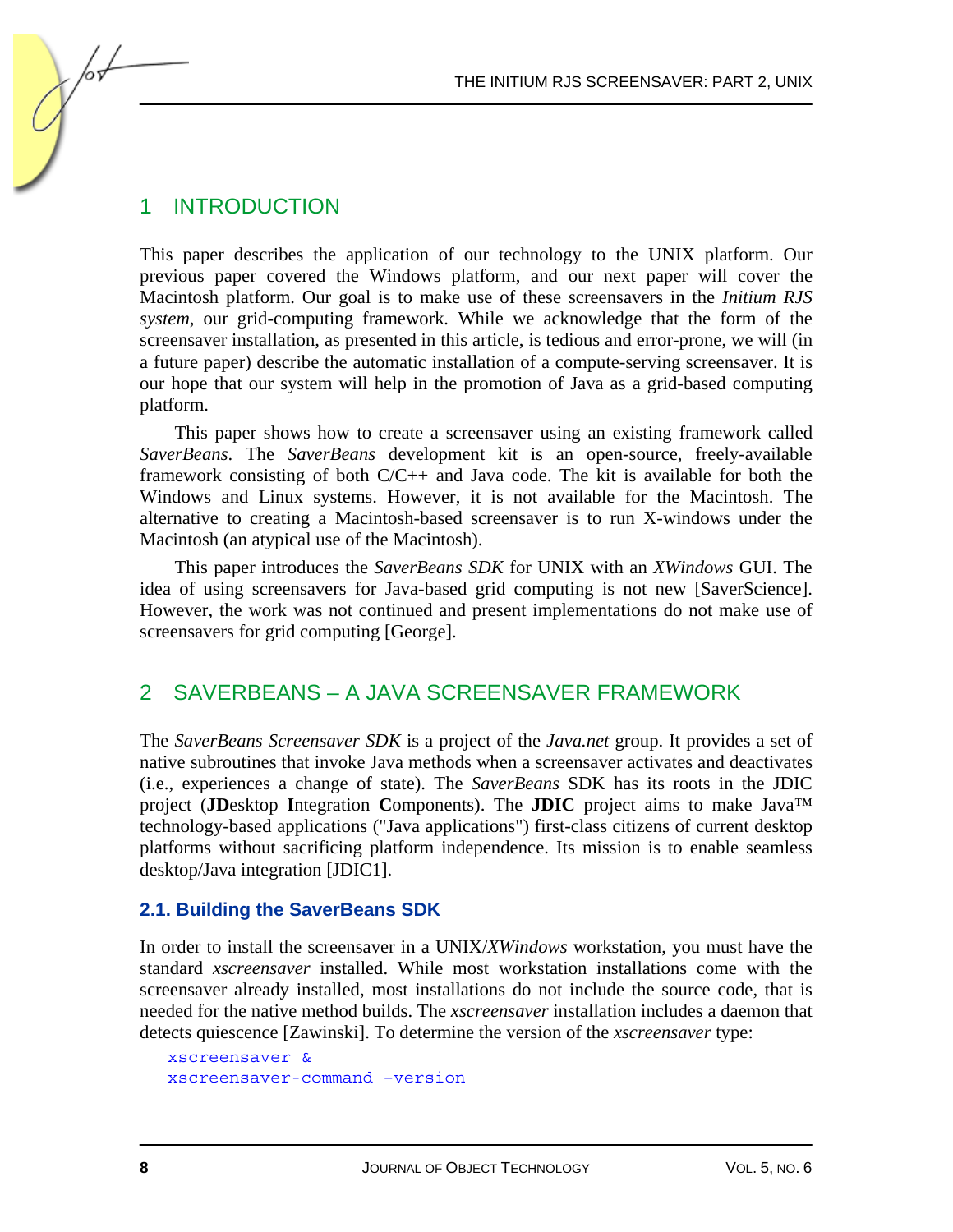The computer responds with:

XScreenSaver 4.21

The '&' in the first line place the *xscreensaver* in the background.

The method for installation of the *xscreensaver* may vary from platform to platform. Download <http://www.jwz.org/xscreensaver/xscreensaver-4.23.tar.gz> and uncompress and untar the *xscreensaver* file and cd into that directory, then run configure and make. Type:

```
tar -vxzf xscreensaver-4.23.tar.gz 
cd xscreensaver-4.23/ 
./configure 
make 
make install
```
Even if the *xscreensaver* binaries are already installed, you may still need the source code to compile the *SaverBeans* SDK. This has been bundled in a special distribution available at [http://www.docjava.com.](http://www.docjava.com) As an alternative, you can download the *SaverBeans* SDK from <https://jdic.dev.java.net/files/documents/880/12349/saverbeans-sdk-0.2-beta.zip>and unzip. Type:

```
cd saverbeans-sdk-0.2-beta 
unzip saverbeans-startup.zip 
cp build.properties.sample build.properties
```
Alter the *SaverBeans* path in the *build.properties* directory to reflect the installation location of the SDK. For example:

saverbeans.path=/opt/saverbeans

becomes:

```
saverbeans.path= 
       saverbeans.path=/home/lyon/current/ssbeta/saverbeans-
       sdk-0.2-beta/
```
Make sure that the Java virtual machine is in the *PATH* and that the *JAVA\_HOME* is set correctly:

```
show.docjava.com{lyon}113: which java 
/usr/java/jdk1.5.0_04/bin/java 
show.docjava.com{lyon}114: echo $JAVA HOME
/usr/java/jdk1.5.0_04/
```
Finally build the project using:

ant dist

This will generate a directory called *dist*. The *dist* directory contains the distributable files. Edit the *Makefile* in the *dist/bouncingline-unix* directory altering *jdkhome* and *xscreensaverhome* to valid directories. For example: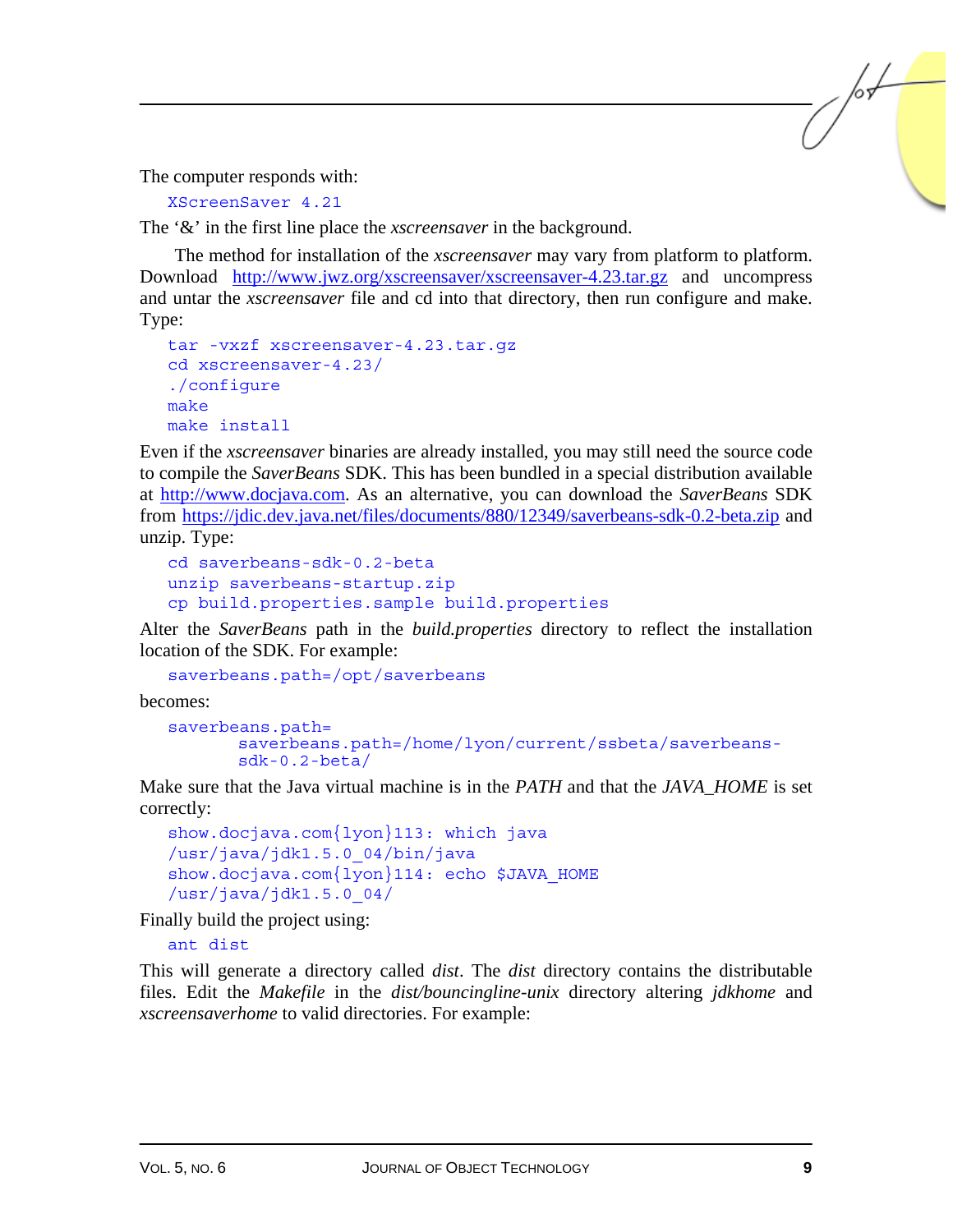```
jdkhome=/usr/java/jdk1.5.0_04 
xscreensaverhome=/home/lyon/current/ssbeta/saverbeans-sdk-0.2-
      beta/xscreensaver-4.23
```
To compile the native methods for the current platform, type:

#### Make

Notice the files generated: *bouncingline-bin* and *bouncingline.o*.

The following section describes how to deploy the screensaver to an *XWindows* system under UNIX.

#### **2.3 Deploying**

Now that the binaries have been generated, these files can be used to deploy the screensaver into an *XWindow* platform. With the native method framework in place, a wide variety of different screensavers can be authored, in Java, without having to rebuild the native methods.

The *.xscreensaver* file needs to be modified to include the *bouncingline* screensaver. The *xscreensaver-demo* program generates this file and places it into the users' home. Type:

xscreensaver-demo

Look into the users' home directory to verify the existence of the *.xscreensaver* file. To inform the *xscreensaver* program that you have a new screensaver, you should edit the *.xscreensaver* file in your home directory. To add the *bouncingline* screensaver to the *.xscreensaver* file, use:

```
programs: 
       "Bouncingline (java)"/home/lyon/ss/bouncingline -root -
      jdkhome /usr/java/jdk1.5.0_04
```
…

Now execute the screensaver by typing:

xscreensaver-demo

Figure 2.3-1 shows the screensaver dialog box, with the *bouncingline* screensaver selected.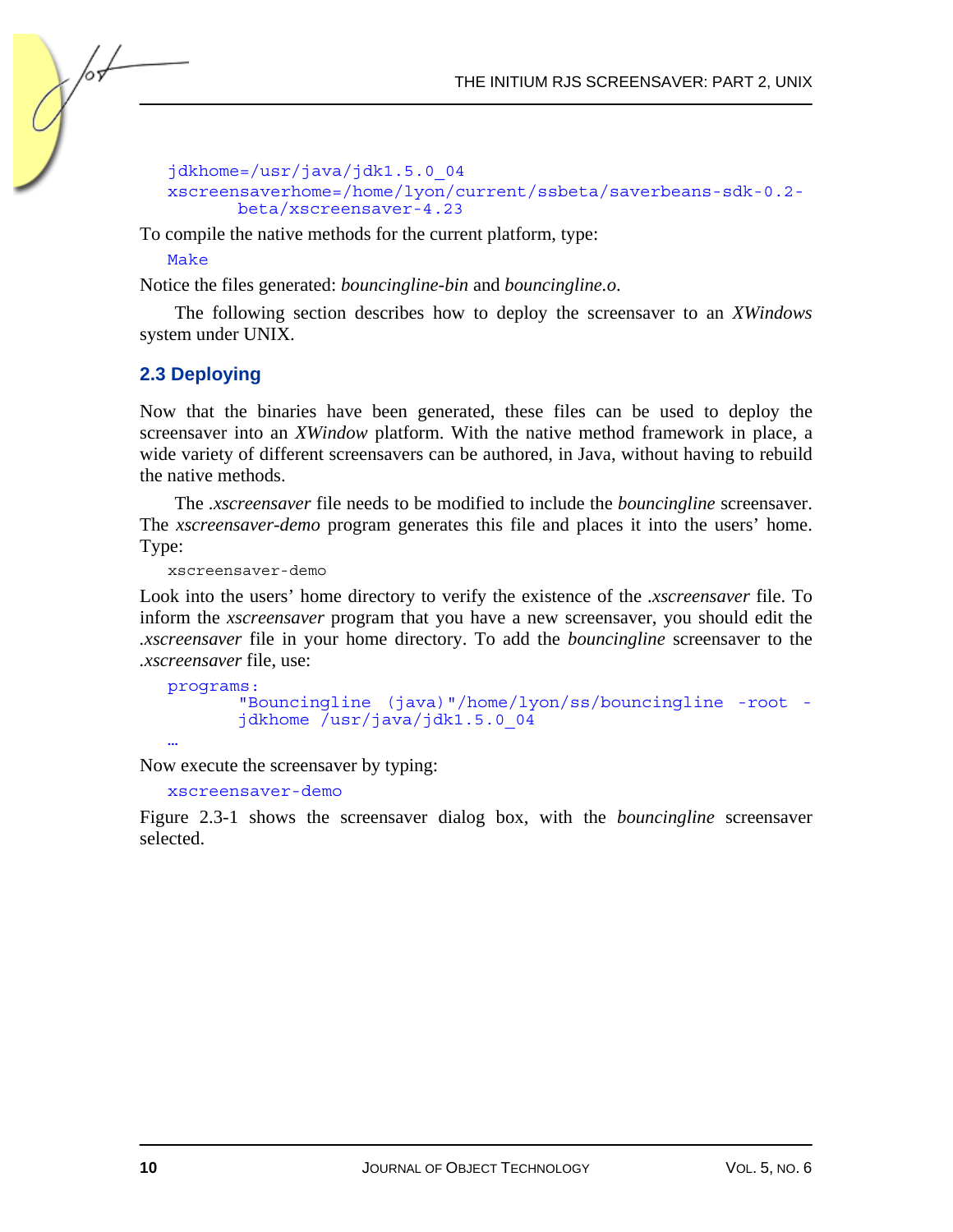| Display Modes Advanced          |                          |                     |  |  |
|---------------------------------|--------------------------|---------------------|--|--|
| Random Screen Saver<br>Mode:    | $\tilde{\mathbf{r}}$     | bouncingline (java) |  |  |
| V Blaster                       | $\overline{\phantom{a}}$ |                     |  |  |
| $\sqrt{\phantom{a}}$ BlinkBox   |                          |                     |  |  |
| $\sqrt{ }$ BlitSpin             |                          |                     |  |  |
| √ BlockTube                     |                          |                     |  |  |
| $\sqrt{ }$ Boing                |                          |                     |  |  |
| Bouboule                        |                          |                     |  |  |
| BouncingCow                     |                          |                     |  |  |
| <b>2</b> bouncingline (java)    |                          |                     |  |  |
| $\sqrt{ }$ Boxed                | $\blacktriangledown$     |                     |  |  |
| $\vee$ $\wedge$                 |                          |                     |  |  |
| $\frac{1}{2}$<br>Blank After 10 | minutes                  |                     |  |  |
| $\frac{1}{2}$<br>Cycle After 10 | minutes                  |                     |  |  |

Figure 2.3-1. The Screensaver Dialog

For ease of use, the files required to run the screensaver are placed in a single directory called *ss*. No root permissions are required to install custom screensavers that reside in the home directory.

## 3 MAKEFILE SYNTHESIS

*Ant* is a multi-platform, java-based, make-like utility. The *ScreenSaver* SDK uses *ant* as well as custom *ant* tasks, stored in a jar file called *saverbeans-ant.jar.* In the course of running the *ant dist* a make file is synthesized. This is created for UNIX and Windows. The contents of the *dist* directory include:

| bouncingline-unix/ | bouncingline-win32/                          |
|--------------------|----------------------------------------------|
|                    | bouncingline-unix.zip bouncingline-win32.zip |

The *bouncingline-unix* directory contains the files:

| bouncingline<br>api.jar          | bouncingline.jar COPYING    |          | saverbeans- |
|----------------------------------|-----------------------------|----------|-------------|
| bouncingline-bin* bouncingline.o |                             | Makefile |             |
| bouncingline.c                   | bouncingline.xml README.txt |          |             |

The *Makefile* is generated from a template. We have altered this template in order to generate a file that is somewhat more automatic in its installation. For example: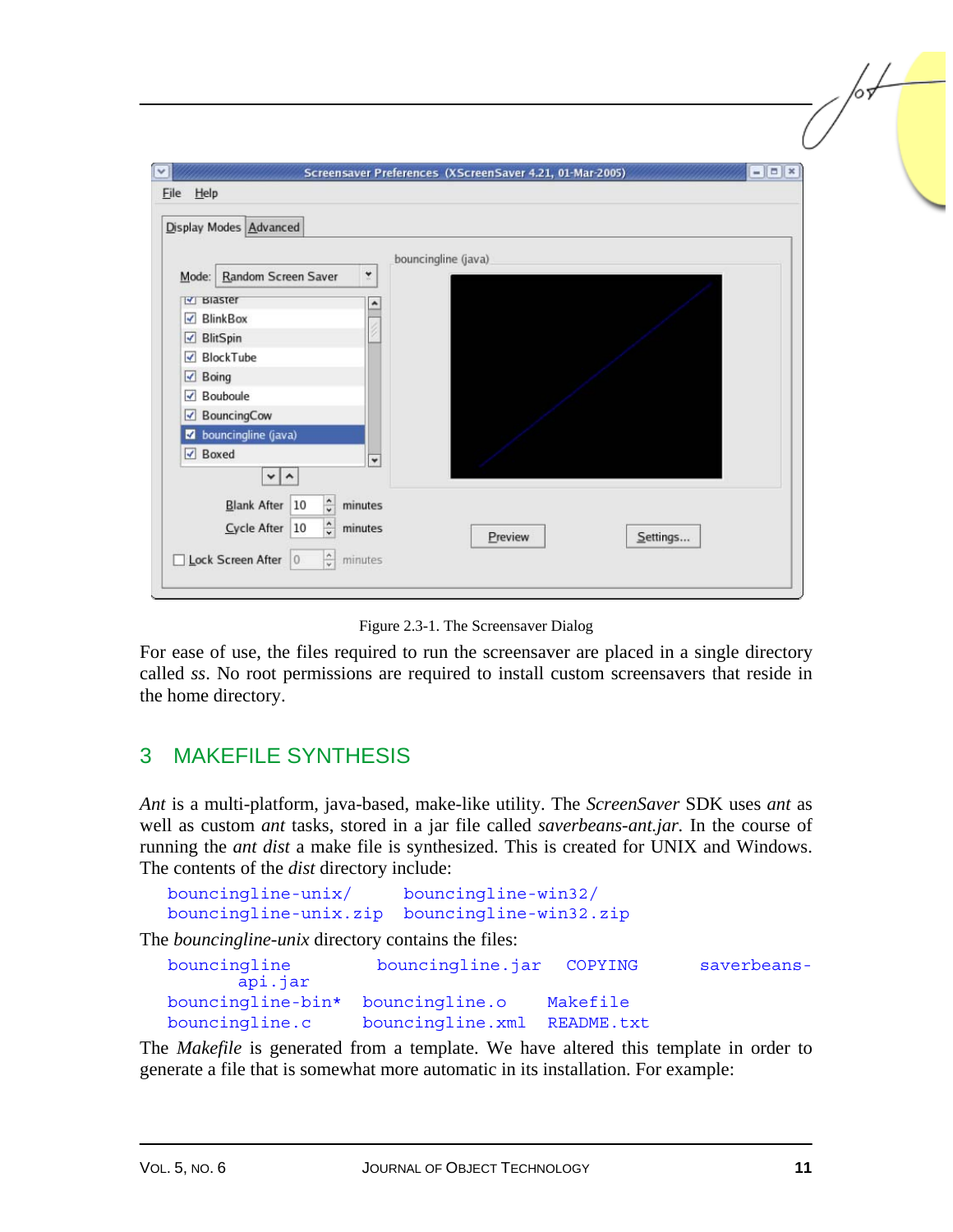```
# Set this to your Java home directory 
jdkhome=\frac{1}{2} JAVA HOME}
```

```
# Set this to where the xscreensaver source bundle is 
      installed 
xscreensaverhome=../../xscreensaver-4.23
```
Further, we have installed a version of the *xscreensaver* that makes compilation somewhat more automatic. In order to accomplish these changes, we altered the *Makefile.template* file in:

```
saverbeans-
     ant/org/jdesktop/jdic/screensaver/autogen/resources/unix
```
The template contains a file with variables that to help drive the *Makefile* synthesizer. The creation of *Makefiles* in this way is unique, as far as we know.

## 4 WRITING A SCREENSAVER

The following code shows how to write a screensaver by subclassing the *SimpleScreenSaver* class:

```
public class Test1 
         extends SimpleScreensaver { 
     public void paint(Graphics g) { 
        Component c = qetContext() . qetComponent();
        int x = 0;
        int y = c.getHeight() / 2; g.setColor(Color.WHITE); 
         g.setFont(new Font("Dialog",Font.BOLD,30)); 
         g.drawString("Initium RJS see: 
                http://www.docjava.com", x, y); 
     } 
     public static void main(String[] args) { 
        new ScreensaverFrame(new Test1()).setVisible(true);
 } 
}
```
The *main* method makes an instance of a *ScreensaverFrame*, used for testing. The *ScreensaverFrame* is a subclass of the *JFrame* and sets the *context* of the *SimpleScreensaver*. This context is an instance of a *Component* class. In the case of a *JFrame* it is also an instance of a *Container*. Knowing this, we are at liberty to establish a layout with standard swing components as a part of our screensaver. We need to obtain the *Container* of our *Component* via focus traversal in the *init* method. For example: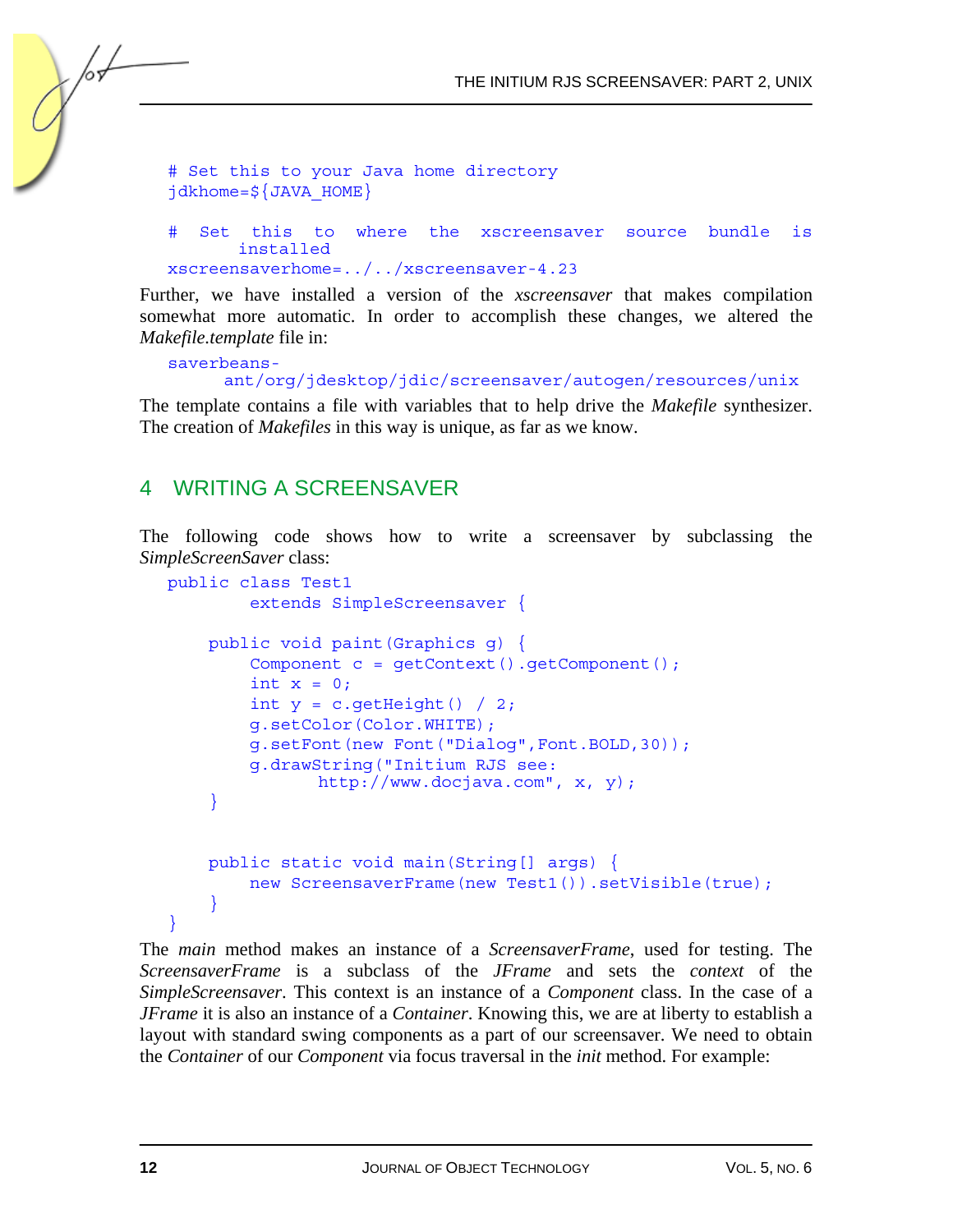```
public class Test2 
         extends SimpleScreensaver { 
     JPanel buttonControlPanel = getButtonControlPanel(); 
     private JPanel getButtonControlPanel() { 
        JPanel jp = new JPanel();
         jp.setLayout(new FlowLayout()); 
         jp.add(new RunButton("ok") { 
             public void run() { 
                 System.out.println(getText()); 
 } 
         }); 
         jp.add(new RunButton("cancel") { 
             public void run() { 
                 System.out.println(getText()); 
 } 
         }); 
         return jp; 
     } 
     public void init() { 
         Container c = 
        super.getContext().getComponent().getFocusCycleRootAnc
        esto 
r();
         c.add(buttonControlPanel); 
 } 
     public void paint(Graphics g) { 
         Component c = getContext().getComponent(); 
        c.path(q); } 
     public static void main(String[] args) { 
        new ScreensaverFrame(new Test2()).setVisible(true);
 } 
}
```
The *getFocusCycleRootAncestor* enables the addition of an arbitrary swing panel to the display. This is useful for creating GUIs needed for controlling the compute server.

## 5 SUMMARY

This paper addressed the issue of implementing a Java-based screensaver under the X-Window system, as well as providing a solution to the automation of installation and /or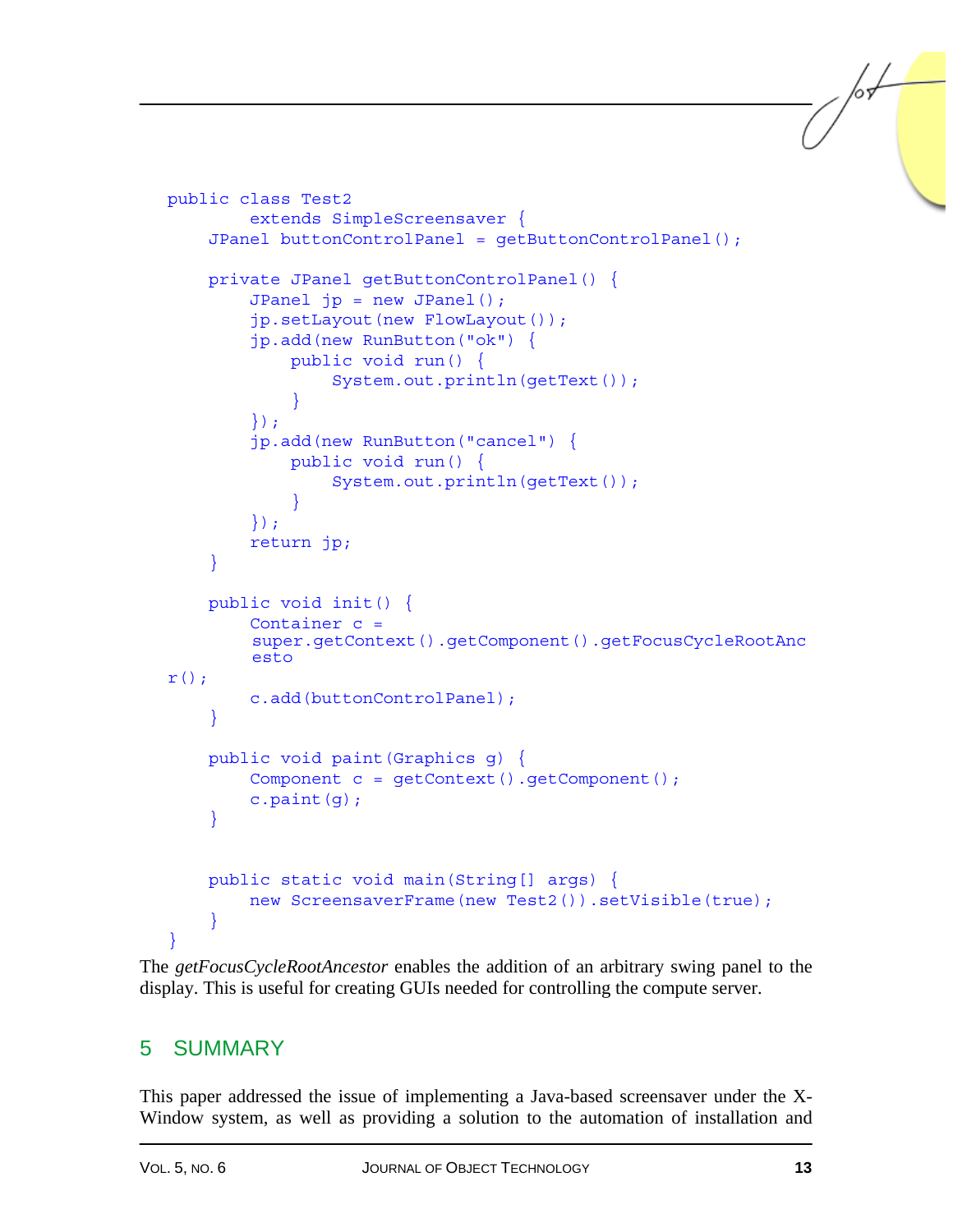deployment for these systems. Focus traversal techniques helped with the swing programming. We find that focus traversal works for screensavers written for either MS Windows or XWindows. Unlike the MS Windows screen saver, no system administration privileges were required for installation. Further, unlike MS Windows, Linux does not need to run a windows server and therefore may not have a screen saver. In such a case, no screen-saver based system can take advantage of the machine.

Part 3 will describe how to implement a Java-based screen saver on the Macintosh operating system. Screensaver integration with the grid-based middleware and automatic screen saver deployment are the topics of Parts 4 and 5 of the Initium RJS paper sequence.

## REFERENCES

- [George] Private communications with William L. George, Ph.D., National Institute of Standards and Technology, 100 Bureau Dr. Stop 8911, Gaithersburg, MD 20899-8911, email: [wgeorge@nist.gov](mailto:wgeorge@nist.gov), March 15, 2006.
- [JDIC1] Java.net: "JDIC project home", <https://jdic.dev.java.net/> Last accessed March 14, 2005.
- [SaverScience] William L. George and Jacob Scott, "Screen Saver Science: Realizing Distributed Parallel Computing with Jini and JavaSpaces", in *2002 Conference on Parallel Architectures and Compilation Techniques* (PACT2002), Charlottesville, VA, September 22-25, 2002.
- [Zawinski] Jamie Zawinski: "A screen saver and locker for the X Window System" http://www.jwz.org/xscreensaver/